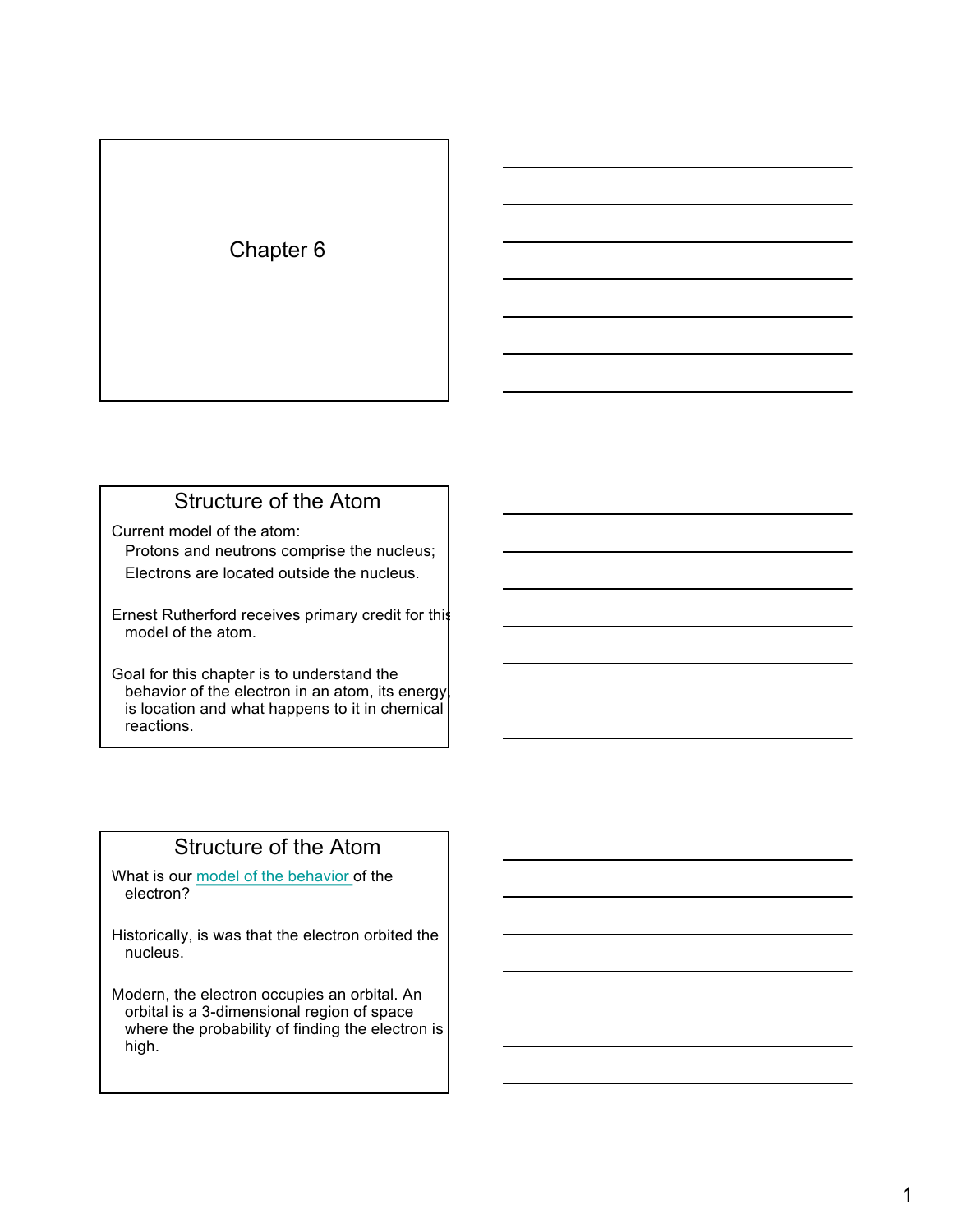### Structure of the Atom

What happens when an aqueous solution of metal ions are heated.

### Structure of the Atom

What happens when an aqueous solution of metal ions are heated.

**Spectra** 

We see cool colors…where are those colors coming from? What causes those colors? Why are they different?

To understand we need to first consider some properties of waves…of light.

We are familiar with light. The light our eyes are sensitive to occupies a small region of the electromagnetic spectrum.

### Structure of the Atom

Light is best model as oscillating magnetic and electric fields.

The electromagnetic spectrum consists of light waves of different wavelengths.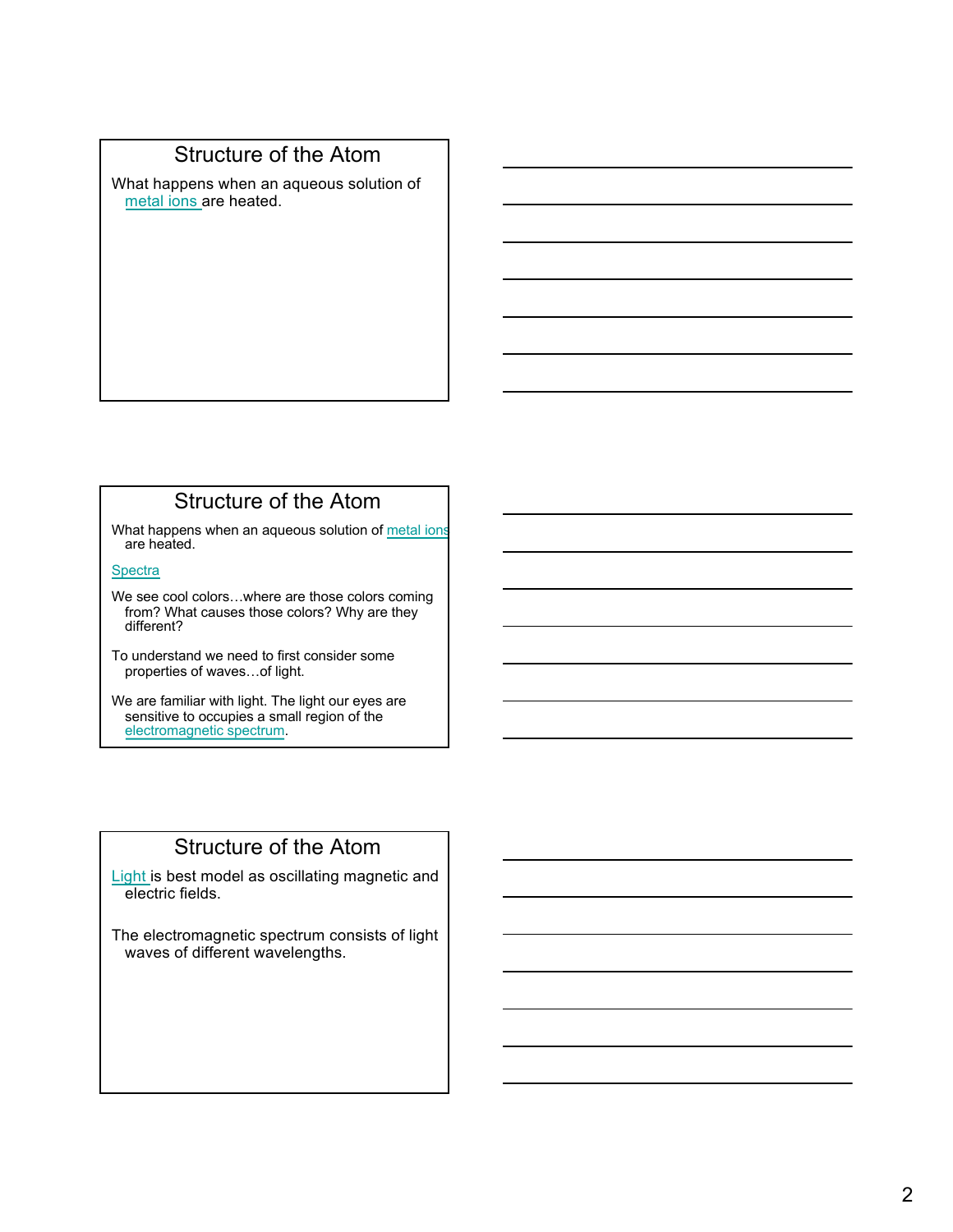### Structure of the Atom

For electromagnetic radiation

Wavelength  $-\lambda$ – lambda (10<sup>-9</sup> m = 1 nm)

Frequency  $-v-$  nu (cycles per second,  $s^{-1}$  or Hz)

The speed of light is a constant -  $3.00 \times 10^8$  m/s

 $c = \lambda/v$ 



### Structure of the Atom

The distance from the left side of the box to the right side of the box is 2.4 meters, calculate the wavelength of the wave.

2.4 meters/8 wavelengths = 0.3 meters =  $\lambda$ 

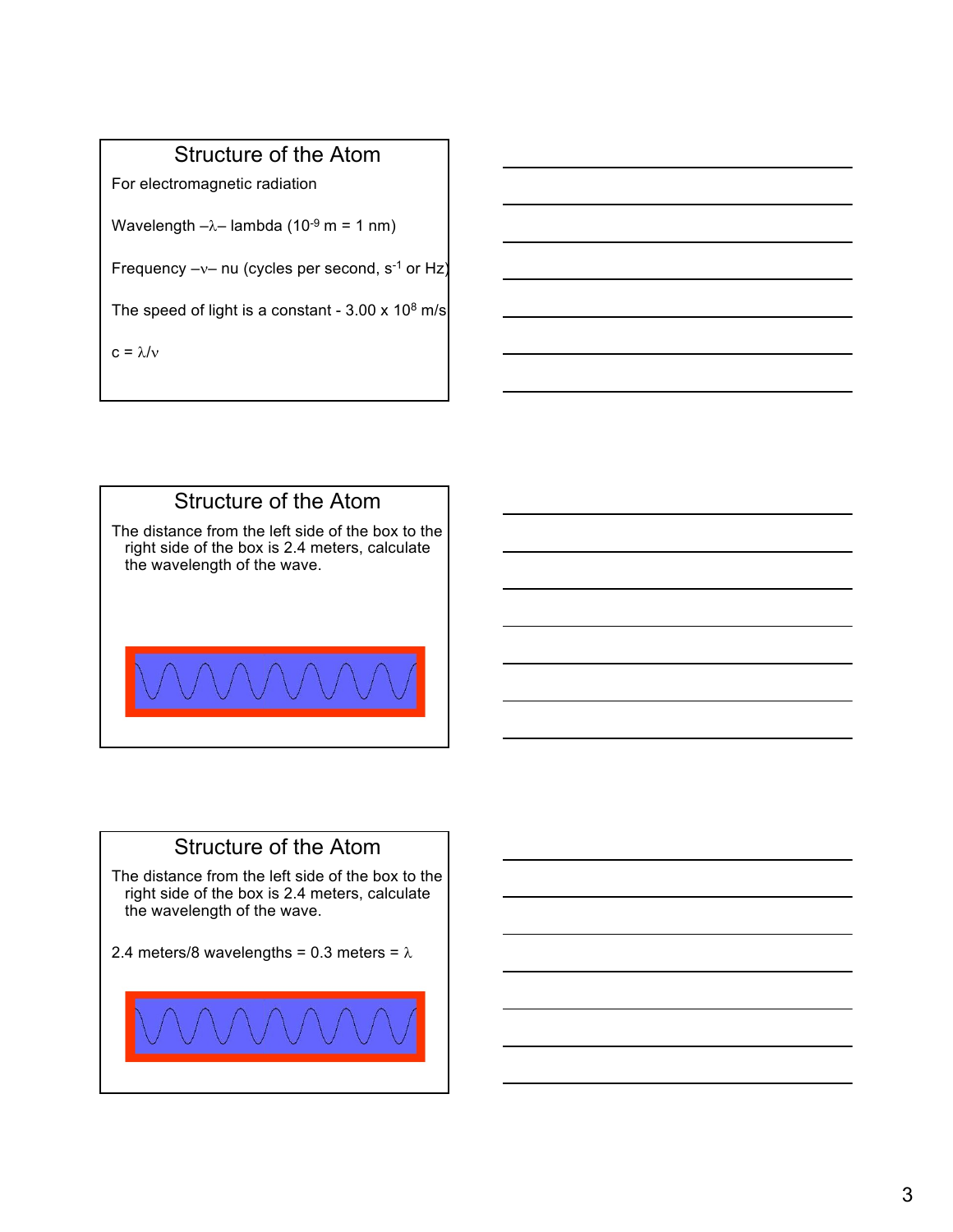### Structure of the Atom

The distance from the left side of the box to the right side of the box is 2.4 meters, calculate the wavelength of the wave.

 $\lambda$  = 0.3 meters

 $v = c/\lambda = 3.00 \times 10^8 \text{ m} \cdot \text{s}^{-1}/0.3 \text{ m} = 1 \times 10^9 \text{ s}^{-1}$ 



### Structure of the Atom

Calculate the frequency of light that has a wavelength of 6.7 x 10-5 cm.

 $\lambda = 6.7 \times 10^{-5}$  cm  $6.7 \times 10^{-5}$  cm (1 m/100 cm) = 6.7 x 10<sup>-7</sup> m

 $v = c/\lambda = 3.00 \times 10^8 \text{ m} \cdot \text{s}^{-1}/6.7 \times 10^{-7} \text{ m} = 4.8 \times 10^{14} \text{ s}^{-1}$ 

### Photon: A quantum of light

The smallest unit of matter is an atom.

Matter can be subdivided into basic units called atom. We can not have fractions of atoms.

An atom is a quantum of matter.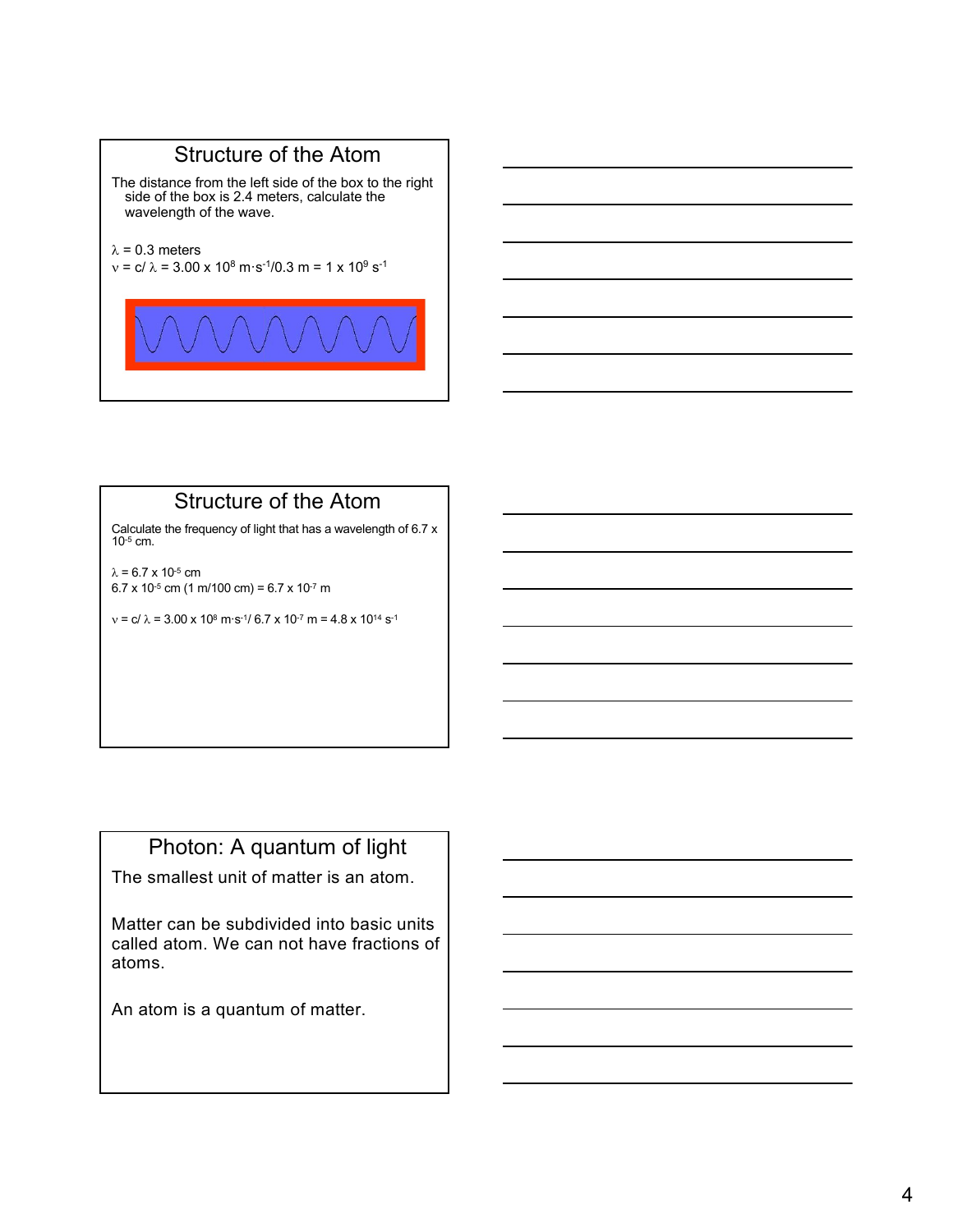In 1900, investigations of relationship between the frequency and the energy of light emitted by hot, solid objects could not be explained using classical physics.

Max Planck found he could explain the relationship between energy and frequency by introducing a constant, AND by hypothesizing that the light emitted by hot, solids could only have discrete amounts.

 $F = hv$ 

### Photon: A quantum of light

According to Planck's relationship, light that was emitted by hot, solids could only have energies,

 $E = hv$ , or  $2hv$ , or  $3hv$ ....

Classical mechanics said the energy could have any values, Planck's model indicated that the only way to explain the experiments was to assume that the energy released or absorbed could only have discrete values of  $hv$ .

### Photon: A quantum of light

The smallest amount of energy is given as

$$
E = hv
$$
, or  $2hv$ , or  $3hv$ ....

where h is a constant called Planck's constant and has a value,  $h = 6.626 \times 10^{-34}$  J·s

 $E = hv$  or  $E = hc/\lambda$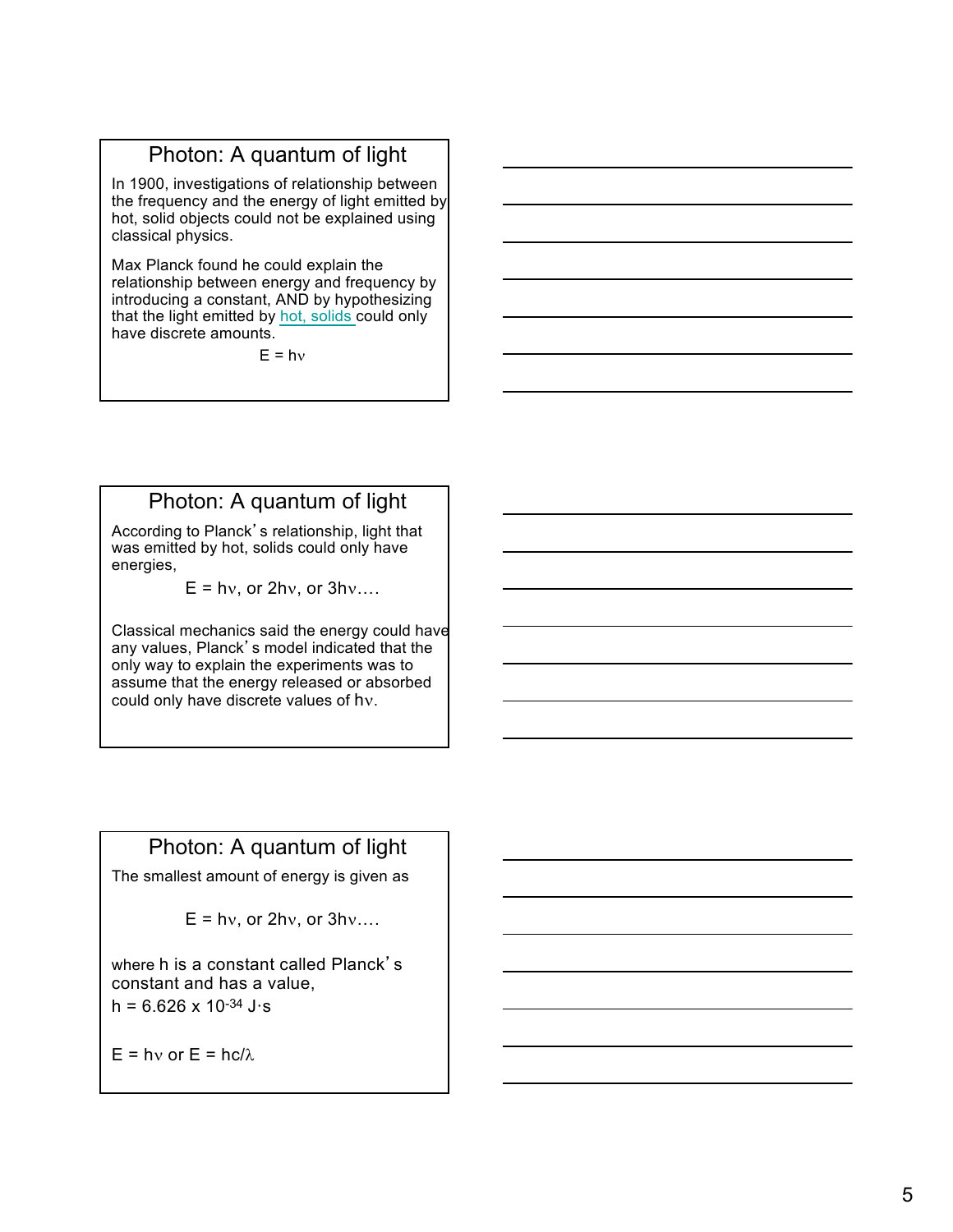In 1905 Albert Einstein used Planck's model of quantized light to explain the Photoelectric effect.

When light shines on a metal surface, a beam of electrons is produced. Einstein explained this experimental observation by assuming that light is composed of packets called photons.

Einstein explained the Photoelectric effect as photons of light strike atoms on the surface and transfer their energy to certain electrons in the surface atoms…ejecting the electrons.

### Photon: A quantum of light

Einstein explained the Photoelectric effect as photons of light strike atoms on the surface and transfer their energy to certain electrons in the surface atoms…ejecting the electrons.

Thinking of light as composed of packets, or particles, (photons) of energy, suggests that light, which we had started talking about as a wave, might also behaved as a particle.

### Photon: A quantum of light

How might we use the relationship between energy and frequency for light?

 $E = hv$ 

Calculate the energy of photons of orange light with a frequency of 5.0 x 1014 s-1.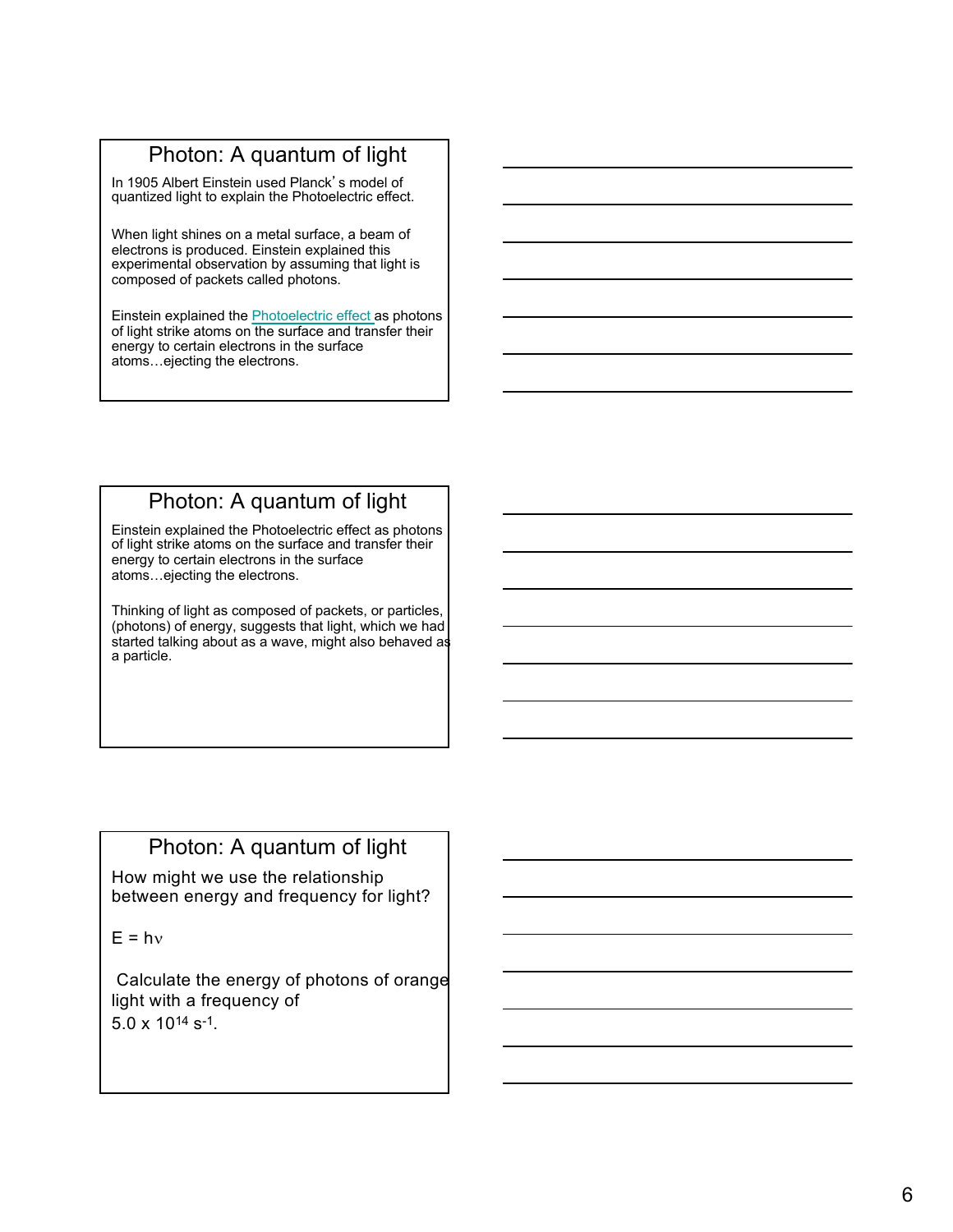Calculate the energy of photons of orange light with a frequency of

 $5.0 \times 10^{14}$  s<sup>-1</sup> · h (planck's constant has a value of 6.626 x  $10^{-34}$  J s<sup>-1</sup> photon<sup>-1</sup>

E = h $v = 6.626 \times 10^{-34}$  J s photon<sup>-1</sup>·5.0 x 10<sup>14</sup> s<sup>-1</sup>  $E = hv = 3.31 \times 10^{-19}$  J photon<sup>-1</sup>

The energy of a photon of orange light is  $3.31 \times 10^{-19}$  J

## Photon: A quantum of light

What is the energy of a mol of photons of orange light with a frequency of 5.0 x 1014  $s<sup>-1</sup>$ 

3.31 x 10<sup>-19</sup> J photon<sup>-1</sup> $\cdot$ 6.02 x 10<sup>23</sup> photon/1 mol  $= 1.99 \times 10^6$  J or 199 kJ

The energy of a mol of photon of orange light is 199 kJ

### Photon: A quantum of light

The energy required to break the oxygenoxygen bond in  $O<sub>2</sub>$  is 496 kJ mol<sup>-1</sup>. Calculate the minimum wavelength of light that can break the oxygen-oxygen bond.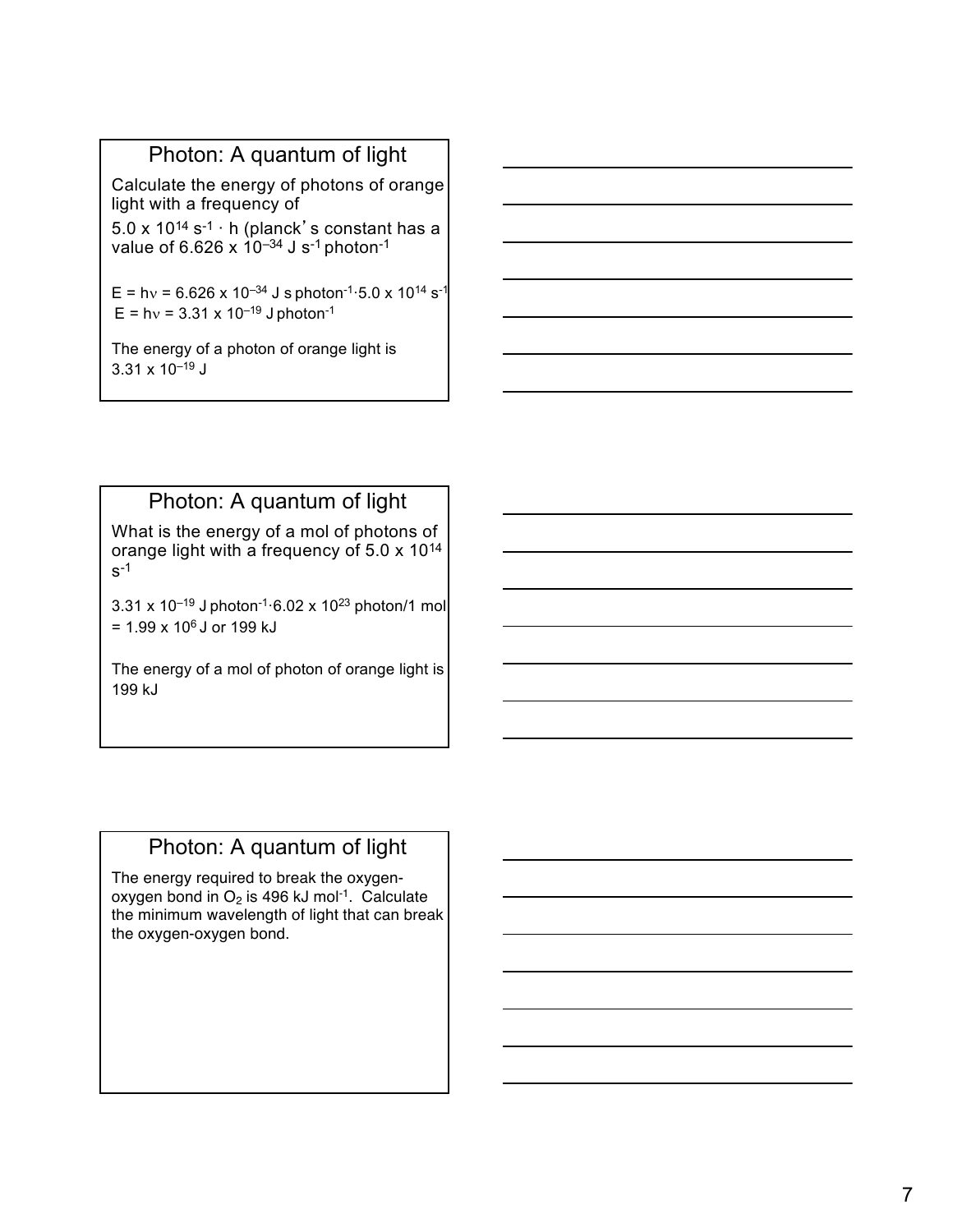The energy required to break the oxygen-oxygen bond in O<sub>2</sub> is  $\,$  |<br>496 kJ mol<sup>-1</sup>. Calculate the minimum wavelength of light that can break the oxygen-oxygen bond.

First we need to convert the bond energy from kJ mol-1 to J molecule-1

496 kJ/mol • (1000 J/1 kJ) • (1 mol/6.02 x 1023 molecules)  $= 8.24 \times 10^{-19}$  J molecule<sup>-1</sup>

Now we can calculate the wavelength of a photon with this amount of energy.

 $E = hv = hc/\lambda$  $\lambda = hc/E$  $\lambda = (6.626 \times 10^{-34} \text{ J s photon}^{-1} \cdot 3.00 \times 10^8 \text{ m s}^{-1})/8.24 \times 10^{-19} \text{ J}$ molecule-1  $\lambda = 2.41 \times 10^{-7}$  m = 241 nm

### Photon: A quantum of light

Light is quantized, and is made up of discrete packets called photons.

Matter is quantized, and is made up of discrete packets called atoms.

#### Shell Model

Look at the trend in ionization energies for the first 20 elements.

Discuss the shell model of the atom.

Electrons are attracted more strongly as nuclear charge increases; Electrons are attracted less strongly as the distance from the nucleus increases.

> $\longrightarrow \bullet$ <sup>particle 2</sup>  $\begin{picture}(180,10) \put(0,0){\line(1,0){10}} \put(10,0){\line(1,0){10}} \put(10,0){\line(1,0){10}} \put(10,0){\line(1,0){10}} \put(10,0){\line(1,0){10}} \put(10,0){\line(1,0){10}} \put(10,0){\line(1,0){10}} \put(10,0){\line(1,0){10}} \put(10,0){\line(1,0){10}} \put(10,0){\line(1,0){10}} \put(10,0){\line(1,0){10}} \put(10,0){\line($ charge on particle  $\mathbf{l}=\mathbf{q}_1$ charge on particle  $2={\rm q}_2$  $V = \frac{k q_1 q_2}{l}$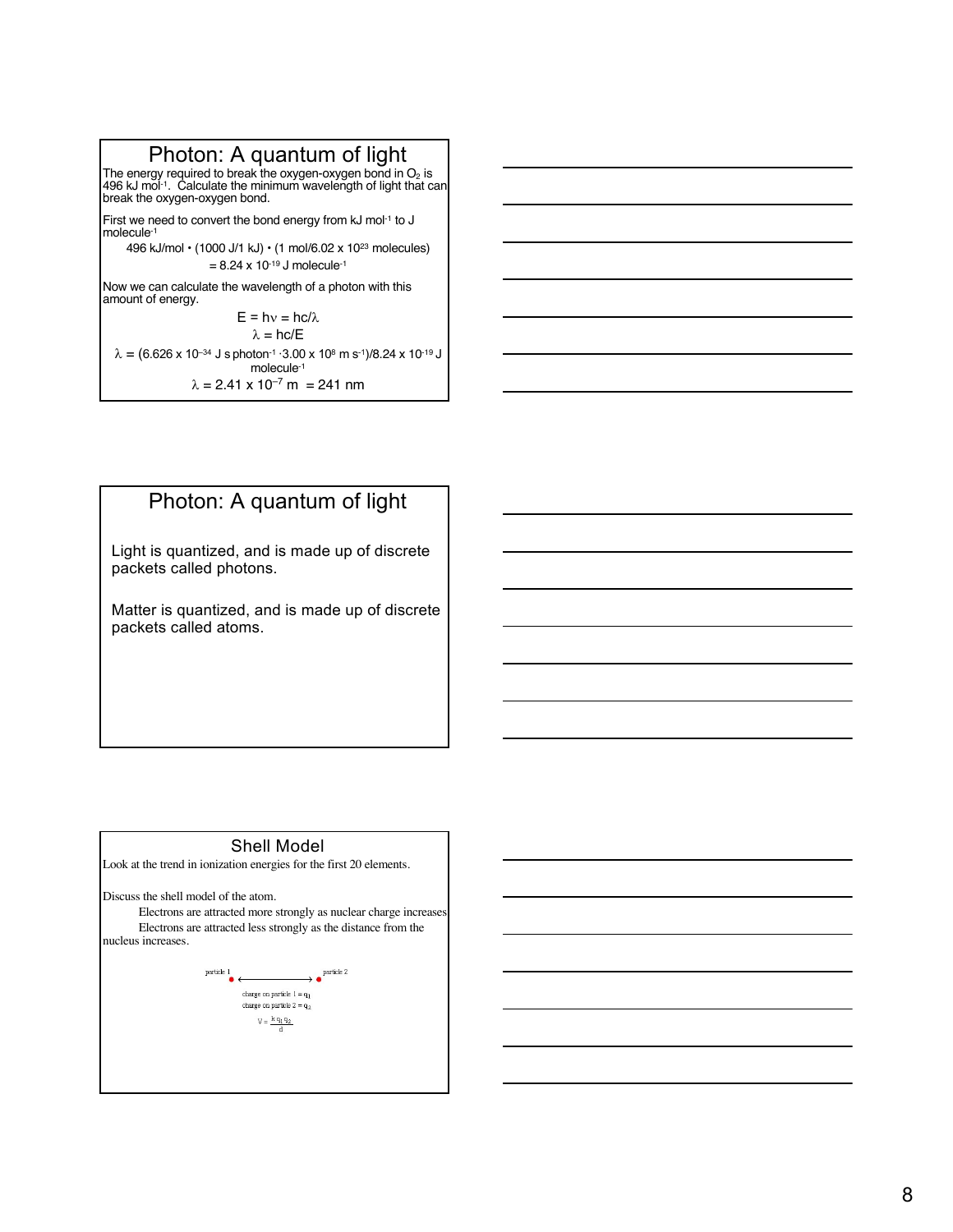#### $H(g) \rightarrow H^+(g) + 1e^-$

The energy to do this is 1312 kJ mol-1 (Note: the energy is endothermic and this is the same energy we calculat using the Bohr model.  $\Delta E = -2.18 \times 10^{-18}$  J (1/n<sub>f</sub><sup>2</sup> - 1/n<sub>i</sub><sup>2</sup>)

For helium

Ionization

 $He(g) \rightarrow He^+(g) + 1e^-$ 

The energy to do this is 2372 kJ mol<sup>-1</sup>

Must conclude that if it take about twice the energy to remove an electron in helium that the electron must be about the same distance from the nucleus as the electron in hydrogen.



#### Shell Model

Ionization

 $Li(g) \rightarrow Li^{+}(g) + 1e^{-}$ 

The energy to do this is 520 kJ mol<sup>-1</sup>

Hmmm...a drop in ionization energy...even though the nuclear charge is now three times the nuclear charge on hydrogen...the IE is SMALLER! We can only conclude that this electron can not be the same distance from the nucleus as the electrons in hydrogen and helium, it must be further from the nucleus.

 $Be(g) \rightarrow Be^{+}(g) + 1e^{-}$ 

The energy to do this is 899 kJ mol<sup>-1</sup> Now this IE is higher. This electron can not be the same distance as the electrons in H and He, but it must be about the same distance as the electron in Li.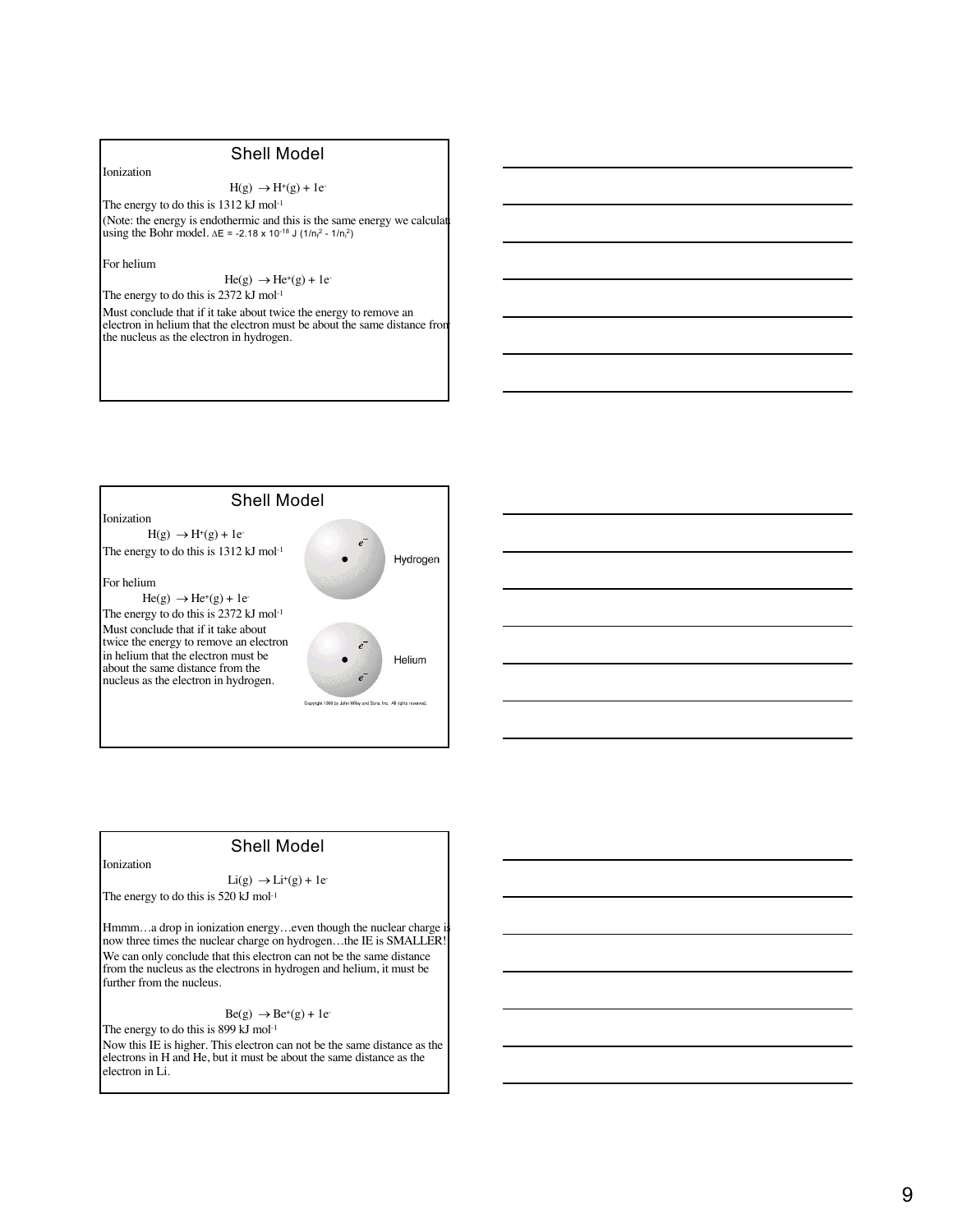Ionization  $Li(g)$   $\rightarrow Li^{+}(g) + 1e^{-}$ 

The energy to do this is 520 kJ mol<sup>-1</sup>

We can only conclude that this electron can not be the same distance from the nucleus as the electrons in hydrogen and helium, it must be further from the nucleus.

 $Be(g) \rightarrow Be^+(g) + 1e^-$ The energy to do this is 899 kJ mol<sup>-1</sup> Now this IE is higher. This electron can not be the same distance as the electrons in H and He, but it must be about the same distance as the electron in Li.



| <b>Shell Model</b>      |    |                                         |           |    |                               |  |
|-------------------------|----|-----------------------------------------|-----------|----|-------------------------------|--|
| Symbol                  | Z  | IE (kJ mol <sup>-1</sup> ) Symbol $ Z $ |           |    | $ IE$ (kJ mol <sup>-1</sup> ) |  |
| Η                       | 1  | 1312                                    | Na        | 11 | 496                           |  |
| He                      | 2  | 2370                                    | Mg        | 12 | 738                           |  |
| Li                      | 3  | 520                                     | Al        | 13 | 578                           |  |
| Be                      | 4  | 900                                     | Si        | 14 | 786                           |  |
| В                       | 5  | 800                                     | Р         | 15 | 1012                          |  |
| $\mathsf{C}$            | 6  | 1090                                    | S         | 16 | 1000                          |  |
| N                       | 7  | 1400                                    | <b>CI</b> | 17 | 1250                          |  |
| $\circ$                 | 8  | 1314                                    | Ar        | 18 | 1520                          |  |
| $\overline{\mathsf{F}}$ | 9  | 1680                                    | κ         | 19 | 418                           |  |
| Ne                      | 10 | 2080                                    | Ca        | 20 | 590                           |  |

| ____ |  |  |  |
|------|--|--|--|
|      |  |  |  |
|      |  |  |  |
|      |  |  |  |
|      |  |  |  |
|      |  |  |  |



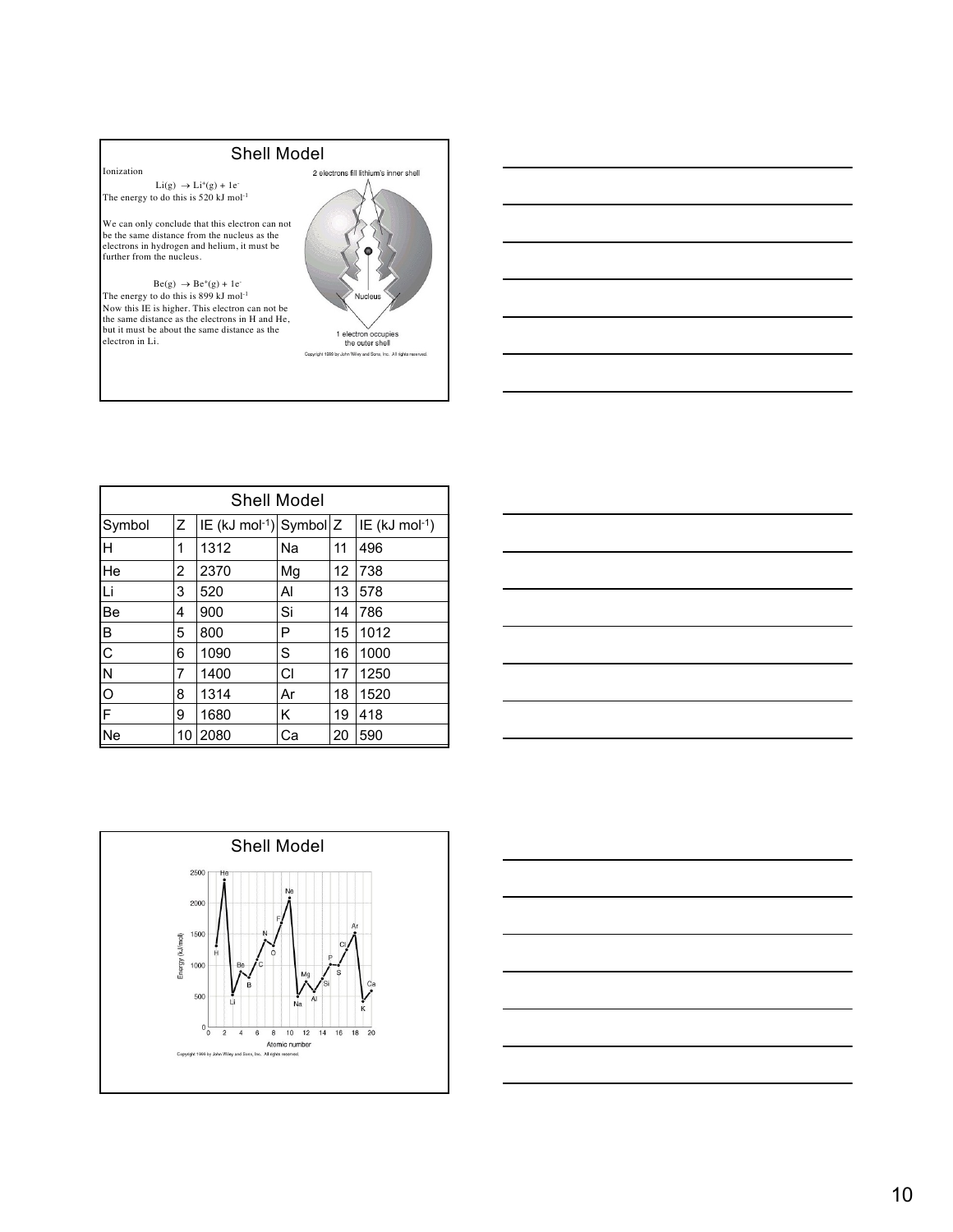









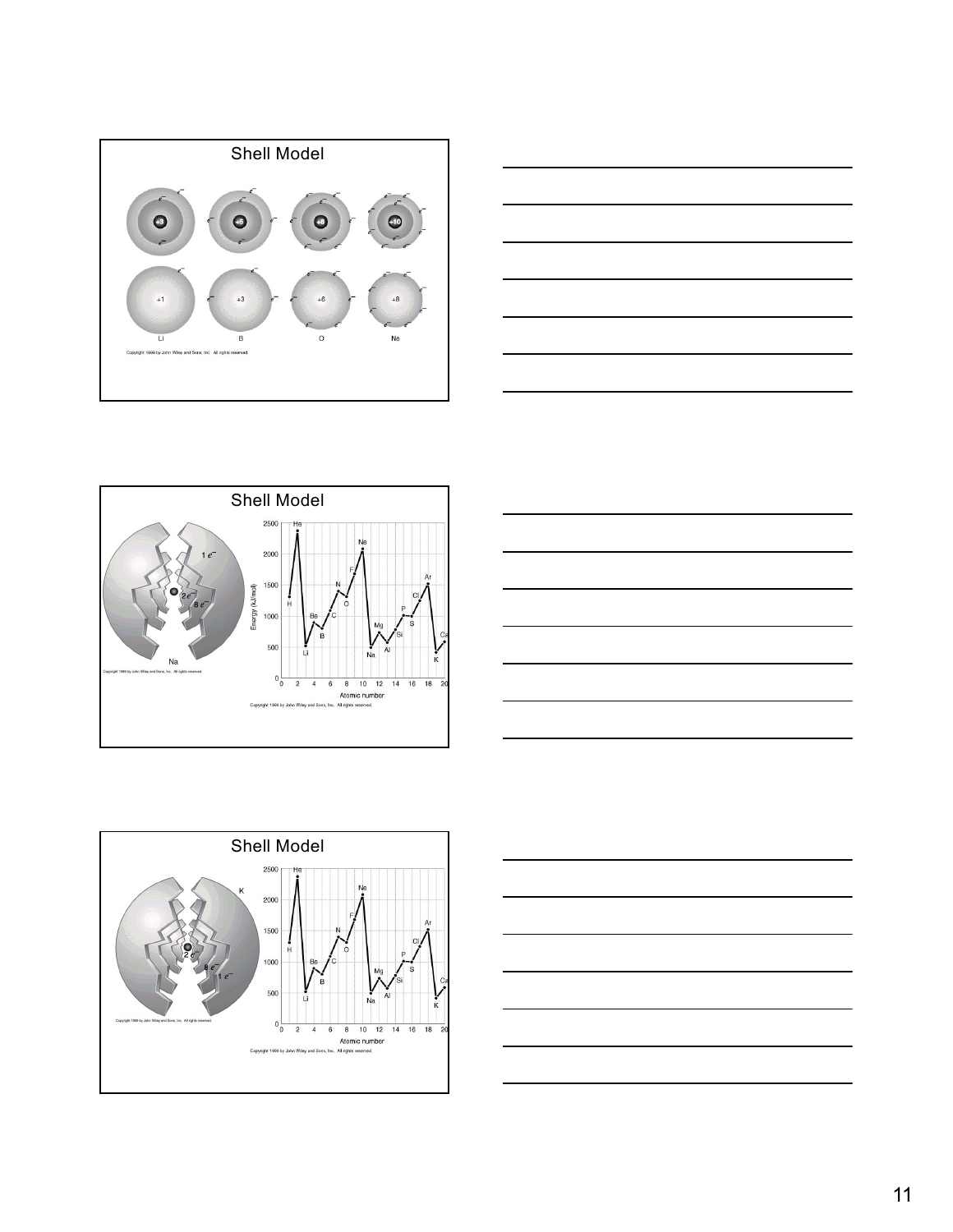From the first ionization energies we see that the electrons in elements occupy shells. Each shell is further from the nucleus.

However, the ionization energy reflects the energy required to remove the electron furthest from the nucleus…the easiest electron to remove.

What about the other electrons in each element?

For those elements with many electrons what happens to the energy of the other electrons in the inner shells? Do all electrons within each shell have the same energy?

#### Shell Model

For those elements with many electrons what happens to the energy of the other electrons in the inner shells? Do all electrons within each shell have the same energy?

Using Photoelectron spectroscopy (PES) the energy of any electron in an atom can be measured.

#### Shell Model Using Photoelectron spectroscopy (PES) the energy of any electron in an atom can be measured. beam of atoms Atom beam absorbs a high Electrons energy photon (UV or Faster electrons X-ray). The energy of the photons exceed Electrostatic the ionization energy, analyzer so any electron can Ŧ be removed. When the electron is Slower electrons Photons removed it will require some energy, the X-Ray or ultraviolet excess energy light source  $\sim$  $\equiv$  Slit

Detector

absorbed by the electron takes the form of kinetic energy.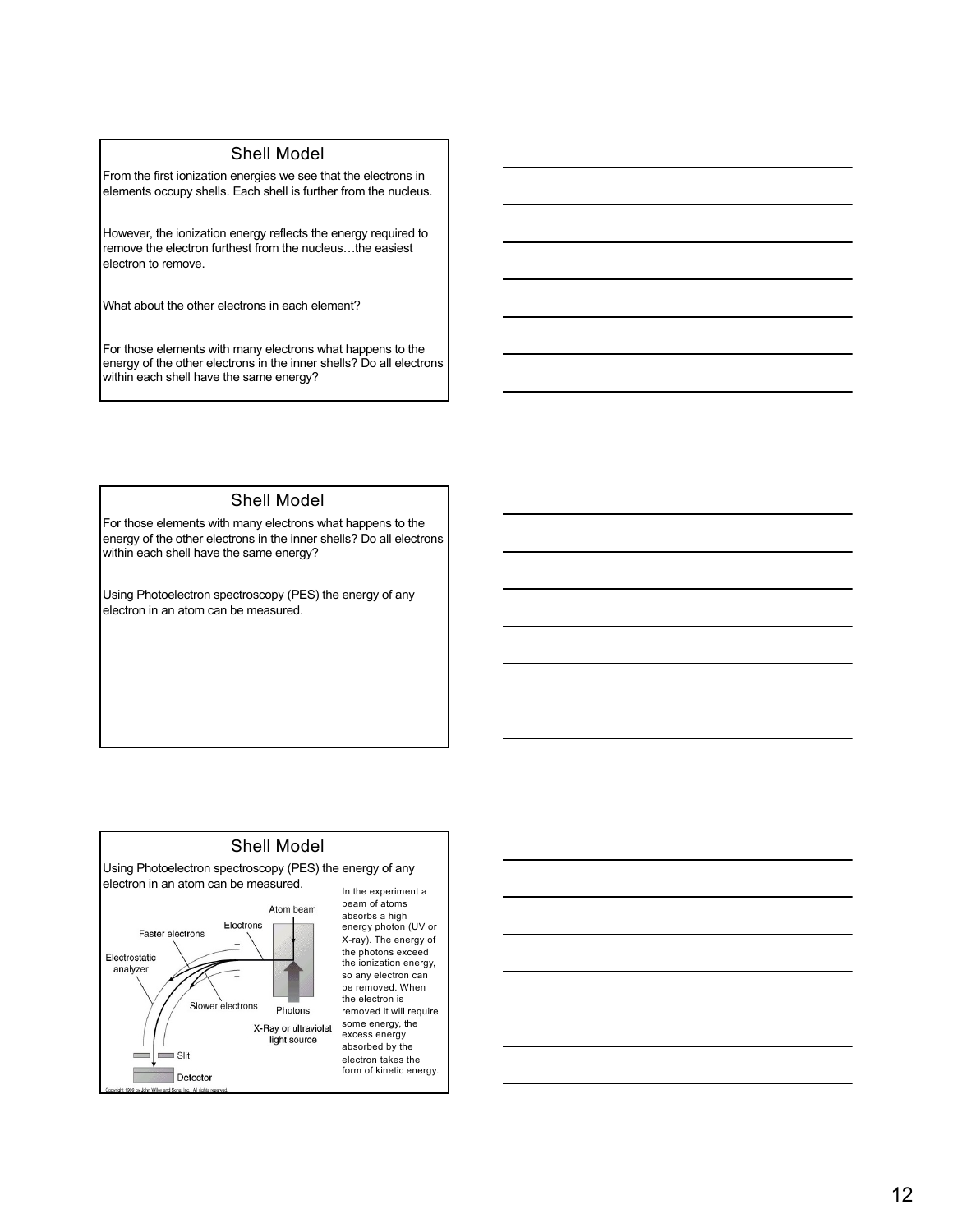In the experiment a beam of atoms absorbs a high energy photon (UV or X-ray). The energy of the photons exceed the ionization energy, so any electron can be removed. When the electron is removed it will require some energy, the excess energy absorbed by the electron takes the form of kinetic energy. We know hv, and we know KE, so we can calculate the ionization energy for every electron.





#### Shell Model

So what does a PES spectrum look like?



plot of energy (x-axis) versus

hydrogen atom. Note that the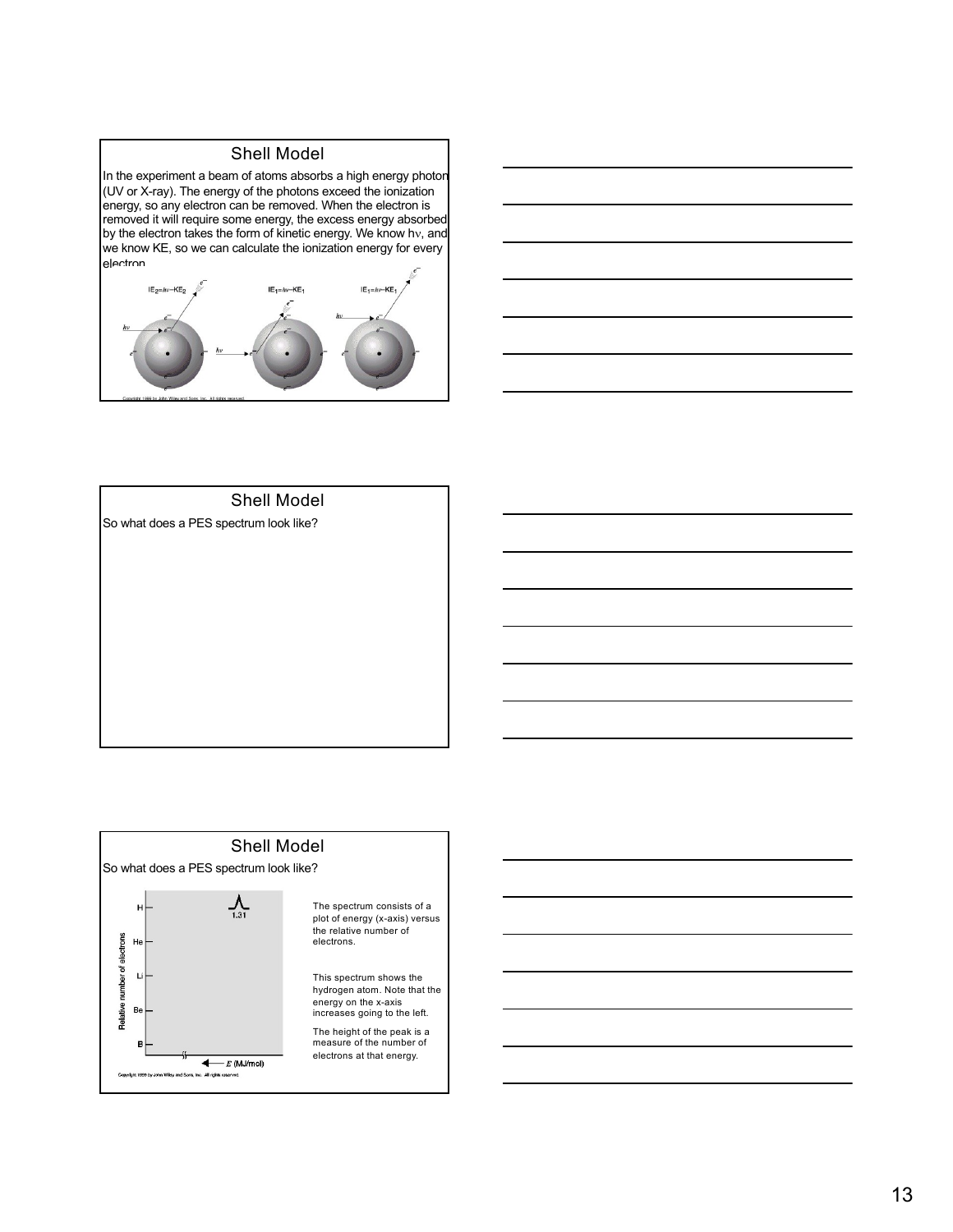

This spectrum shows the helium and hydrogen atom. Note that the energy on the x-axis increases going to the

For helium notice the peak height is double the peak height for hydrogen, so both electrons have the same energy. Also the energy of the electrons is greater. The greater nuclear charge on the helium nucleus, the electrons must be the same distance as the electron in





beryllium atom. Note that the energy on the x-axis increases going to the left.

first shell and two in the second shell. The two electron in the second shell have the same energy (0.90

for boron will look like?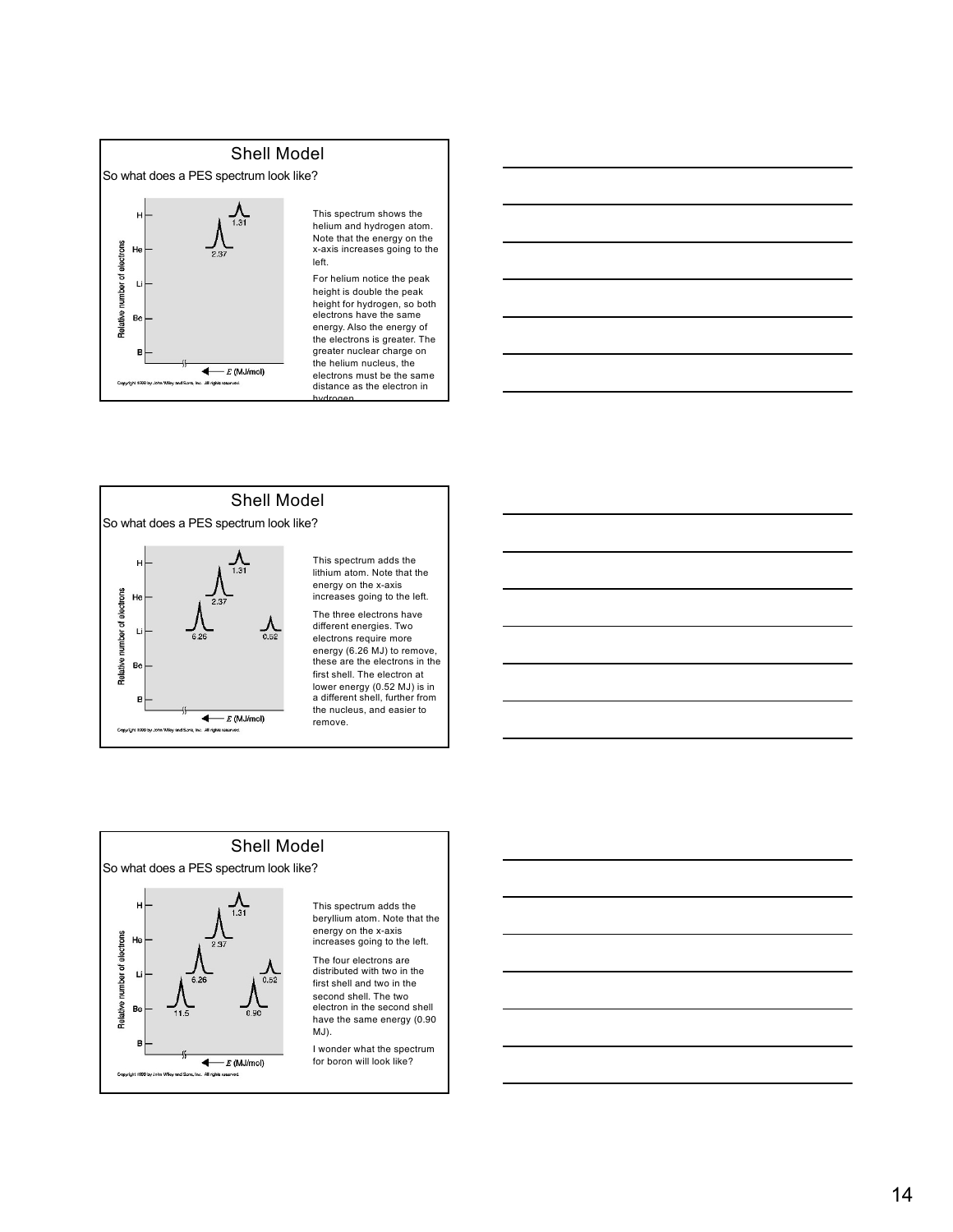# Shell Model So what does a PES spectrum look like? number of electrons H Pelative B  $\leftarrow$  E (MJ/mol)

This spectrum adds the boron atom. Note that the energy on the x-axis increases going to the left.

OK, now this is different! There are two electrons in first shell, as always, but there is a new peak with one electron that is a little easier to remove compared to the electrons in the second peak.

What happens with carbon, nitrogen…and the remaining elements in the second period?

#### Shell Model

So what does a PES spectrum look like?



This spectrum shows carbon, oxygen and neon.

Notice the first two peaks maintain the same number of electrons, but the third peak increases in intensity. For carbon there are two electrons in the third peak, four electrons for oxygen and six electrons for neon.

Moving across the period the energy required to remove an electron continues to increase, so the electrons in the second and third peak are in the same second shell. However, the second shell has two different types of electrons. To account for this the idea of a ubshell can be used

#### Shell Model

So the model of the atom with many electrons uses the idea of shells and subshells.

We have described the shells in terms of first, second, third, etc. So shells have values of 1, 2, 3, 4 …. We use the variable *n* to denote the value of a shell.

Hydrogen has one electron in the *n* = 1 shell, while carbon (6 electrons) has 2 in the  $n = 1$  shell and four electrons in the  $n = 2$ shell.

Subshells were assigned letters; *s, p, d and f*. So every electron in an atom has an assigned shell value and an assigned subshell value.

The second shell has two subshells, so we assume the first shell has only one subshell. PES data supports the existence of three subshells in the third shell, and four subshells in the fourth shell.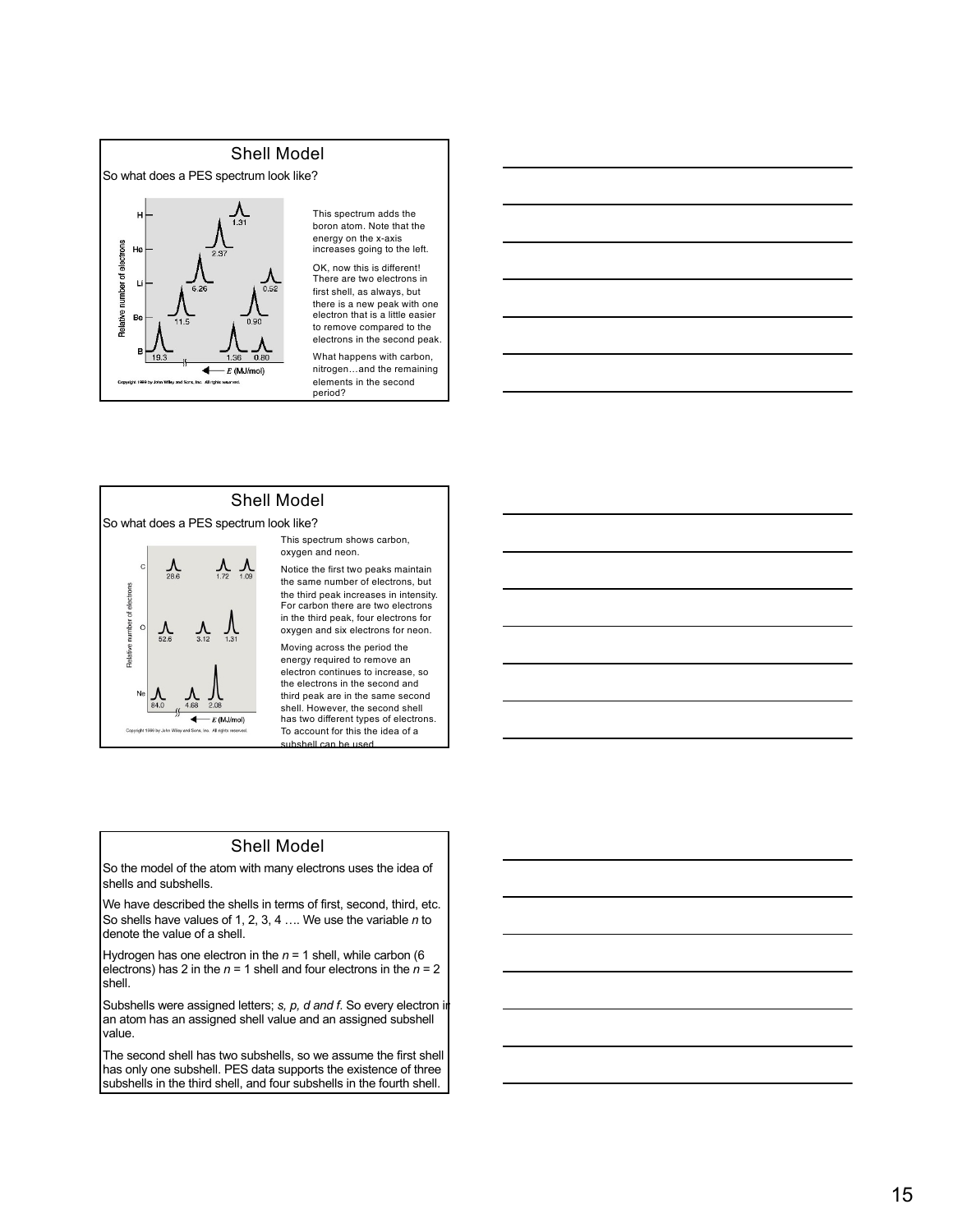- Discuss Photoelectron Spectroscopy Electrons in levels have different energies.
- $n = 1$ : 1 sublevel; called the 's' sublevel the 1s sublevel can hold 2 electrons;
- n = 2 : 2 sublevels; first called the 's' sublevel; second called the 'p' sublevel the 2s sublevel can hold 2 electrons; the 2p sublevel can hold 6 electrons;
- n = 3 : 3 sublevels; first called the 's' sublevel; second called the 'p' sublevel; third called the 'd' sublevel the 3s sublevel can hold 2 electrons;
	- the 3p sublevel can hold 6 electrons;
	- the 3d sublevel can hold 10 electrons;

| Shell Model                                                |                        |                                               |  |  |
|------------------------------------------------------------|------------------------|-----------------------------------------------|--|--|
| For an element we can describe the location of each of its |                        |                                               |  |  |
|                                                            |                        | electrons in terms of the shell and subshell. |  |  |
| $H - 1s^1$ :                                               |                        | $Na - 1s^22s^22p^63s^1;$                      |  |  |
| $He - 1s^2$ :                                              |                        | $Mg - 1s^2 2s^2 2p^6 3s^2;$                   |  |  |
|                                                            | $Li - 1s^22s^1$ :      | Al – $1s^22s^22p^63s^23p^1$ ;                 |  |  |
|                                                            | $Be - 1s^22s^2$ :      | $Si - 1s^22s^22p^63s^23p^2;$                  |  |  |
|                                                            | $B - 1s^2 2s^2 2p^1$ ; | $P - 1s^{2}2s^{2}2p^{6}3s^{2}3p^{3};$         |  |  |
|                                                            | $C - 1s^2 2s^2 2p^2$ ; | $S - 1s^22s^22p^63s^23p^4;$                   |  |  |
|                                                            | $N - 1s^2 2s^2 2p^3;$  |                                               |  |  |
|                                                            | $O - 1s^22s^22p^4;$    | $Cl - 1s^{2}2s^{2}2p^{6}3s^{2}3p^{5}$ ;       |  |  |
|                                                            | $F - 1s^22s^22p^5;$    | $Ar - 1s^2 2s^2 2p^6 3s^2 3p^6;$              |  |  |
|                                                            | $Ne - 1s^2 2s^2 2p^6;$ | $K - 1s^22s^22p^63s^23p^64s^1;$               |  |  |
|                                                            |                        | $Ca - 1s^22s^22p^63s^23p^64s^2;$              |  |  |

| and the control of the control of the control of the control of the control of the control of the control of the                                                                                                              |  |  |  |
|-------------------------------------------------------------------------------------------------------------------------------------------------------------------------------------------------------------------------------|--|--|--|
|                                                                                                                                                                                                                               |  |  |  |
|                                                                                                                                                                                                                               |  |  |  |
|                                                                                                                                                                                                                               |  |  |  |
| and the contract of the contract of the contract of the contract of the contract of the contract of the contract of                                                                                                           |  |  |  |
|                                                                                                                                                                                                                               |  |  |  |
|                                                                                                                                                                                                                               |  |  |  |
| the contract of the contract of the contract of the contract of the contract of the contract of the contract of                                                                                                               |  |  |  |
|                                                                                                                                                                                                                               |  |  |  |
|                                                                                                                                                                                                                               |  |  |  |
| and the contract of the contract of the contract of the contract of the contract of the contract of the contract of                                                                                                           |  |  |  |
|                                                                                                                                                                                                                               |  |  |  |
|                                                                                                                                                                                                                               |  |  |  |
|                                                                                                                                                                                                                               |  |  |  |
| the control of the control of the control of the control of the control of the control of the control of the control of the control of the control of the control of the control of the control of the control of the control |  |  |  |
|                                                                                                                                                                                                                               |  |  |  |
|                                                                                                                                                                                                                               |  |  |  |
| <u> Andreas Andreas Andreas Andreas Andreas Andreas Andreas Andreas Andreas Andreas Andreas Andreas Andreas Andr</u>                                                                                                          |  |  |  |
|                                                                                                                                                                                                                               |  |  |  |
|                                                                                                                                                                                                                               |  |  |  |
| the control of the control of the control of the control of the control of the control of the control of the control of the control of the control of the control of the control of the control of the control of the control |  |  |  |
|                                                                                                                                                                                                                               |  |  |  |

| Shell Model                                                |  |
|------------------------------------------------------------|--|
| For an element we can describe the location of each of its |  |
| electrons in terms of the shell and subshell.              |  |
| $Sc - 1s^22s^22p^63s^23p^64s^23d^1;$                       |  |
| $Ti - 1s^22s^22p^63s^23p^64s^23d^2;$                       |  |
| $V - 1s^{2}2s^{2}2p^{6}3s^{2}3p^{6}4s^{2}3d^{3};$          |  |
|                                                            |  |
|                                                            |  |
|                                                            |  |
|                                                            |  |
| $Zn - 1s^22s^22p^63s^23p^64s^23d^{10};$                    |  |
| Ga - $1s^22s^22p^63s^23p^64s^23d^{10}4p^1$ ;               |  |
|                                                            |  |
|                                                            |  |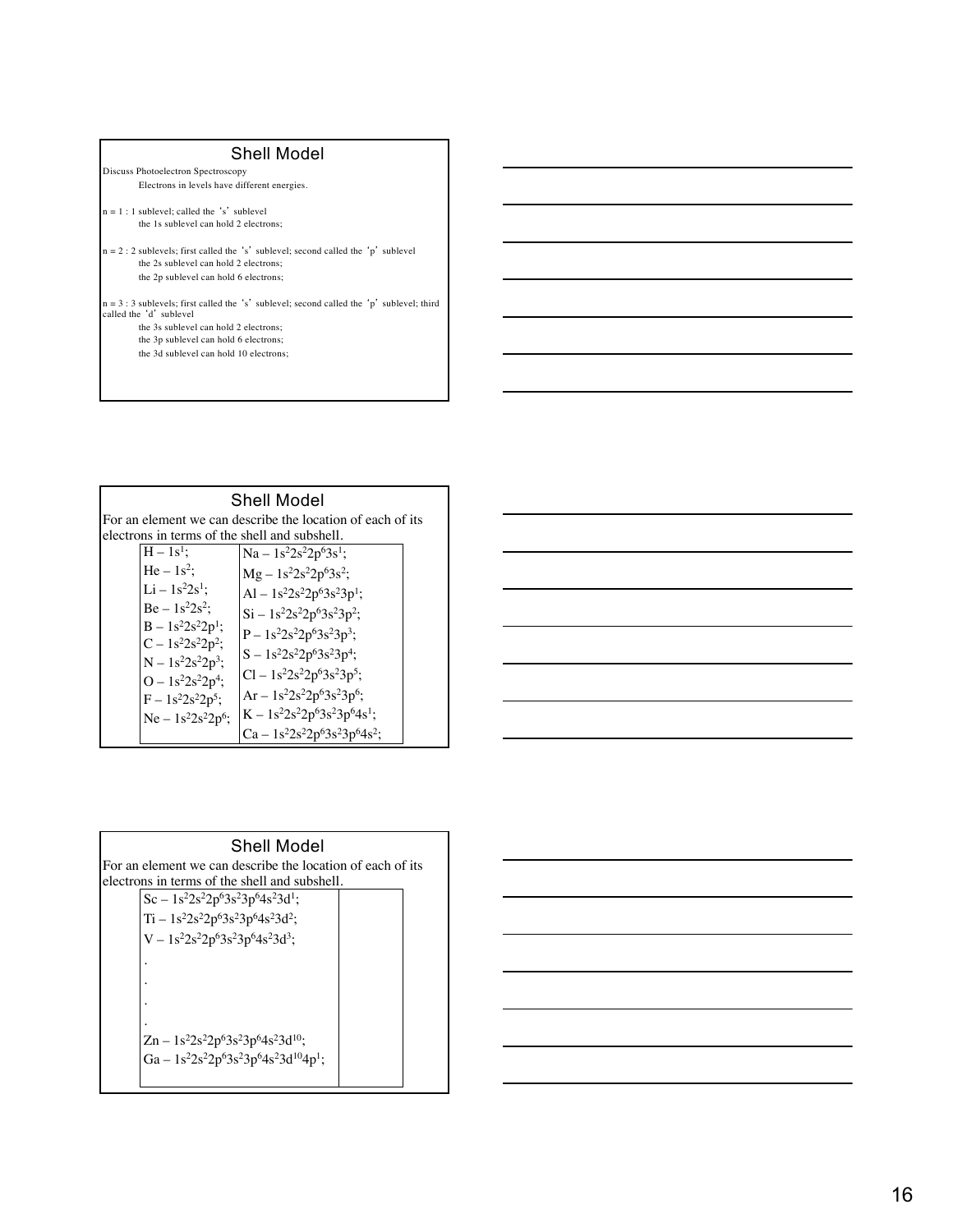#### **Orbitals**

For electrons we know two properties: its mass and its charge.

As a result of further experimentation (Stern-Gerlach) another important property of electrons was characterized….

When silver atoms are heated from a surface and passed through a slit, through a magnetic field where the path of the silver atoms are bent.

The silver atoms then collide with a glass window…and two silver mirrors are produced next to each other. The silver atoms interact with the magnetic field in two distinct ways.

#### **Orbitals**

These results were interpreted by assuming the electron had a third physical property which was called spin.

When an electron is spinning it will produce its own magnetic field. The previous experiment suggested that electrons produced their own magnetic field.

So our model of the electron now includes spin; two spins labeled

 $+1/2$  and  $-1/2$ 

Two electrons with opposite spin are described as paired.

An element with an unpaired electron will exhibit magnetic properties.

#### **Orbitals**

Also according to our model of the atom that electrons with the same spin do NOT like to occupy the same region of space. However, when electrons have opposite spins they can occupy the same region of space.

This region of space is called an orbital.

Orbitals are 3-dimensional regions of space (of different shapes as we will soon see) that can hold a maximum of 2 electrons. The Pauli Exclusion Principle says that no more than two electrons can be found in any orbital, and their spins must be opposite.

Since electrons are negatively charged, even when they are in the same orbital they repel each other.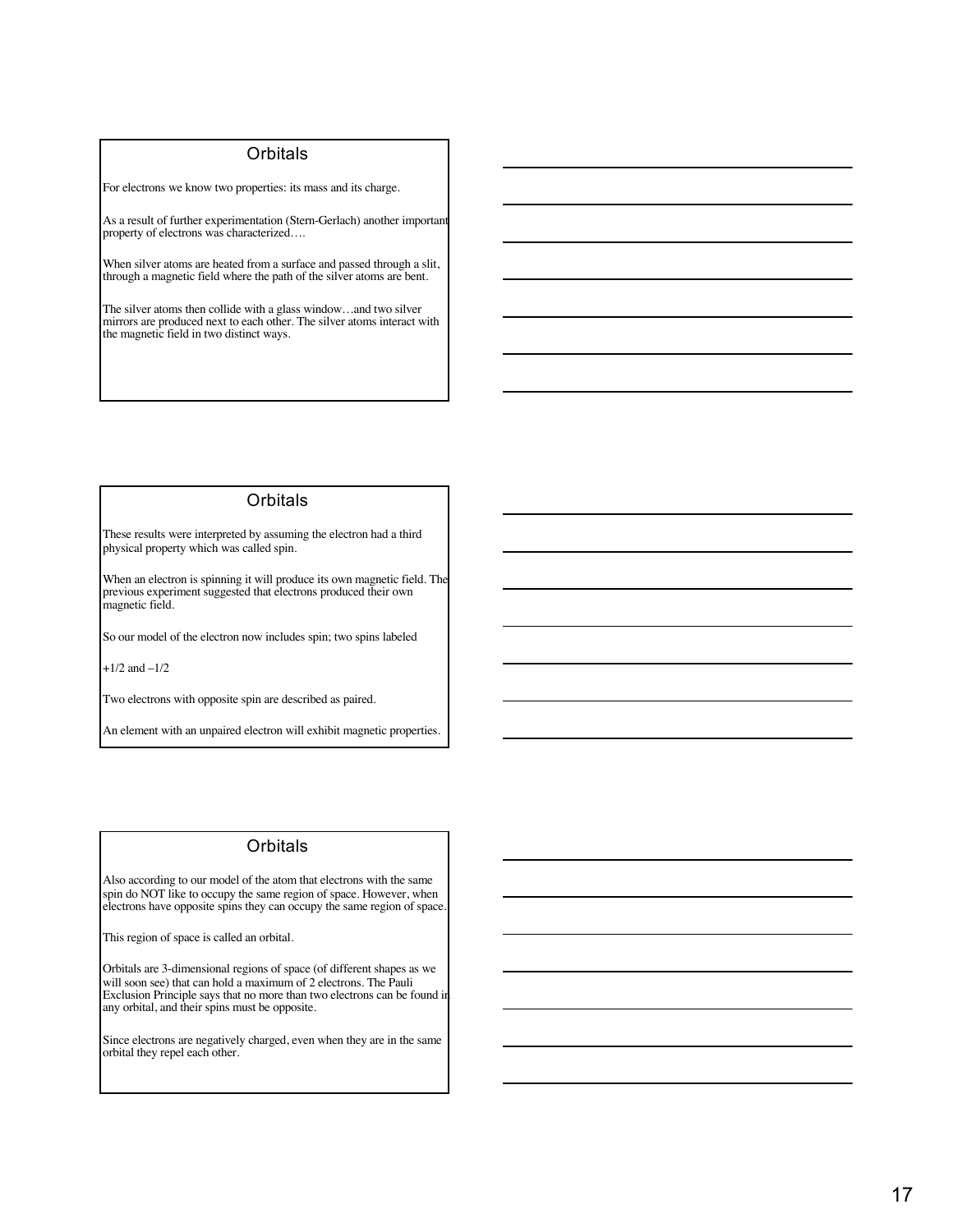#### **Orbitals**

When we review the subshells found in shells we note that there are always even numbers of electrons in the subshells.

So subshells will consist of different numbers of orbitals;

The first shell has one s subshell that has only 1 orbital, called the 1s orbital which holds two electrons;

The second shell has two subshells: 2s subshell with one orbital and the 2p subshell with three orbitals. The 2p subshell can hold 6 electrons, so there must be three 2p orbitals in a 2p subshell.

In the third shell there are three subshells: 3s, 3p and the 3d. The 3d subshell has 10 electrons….five orbitals. There are five 3d orbitals in the 3d subshell.

#### Electron Configurations

We now look at the electron configurations for the elements in the period table in terms of shells, subshells and orbitals.

Animation

#### Shapes of Orbitals

We now look at the electron configurations for the elements in the period table in terms of shells, subshells and orbitals.

Periodic Table with orbital shapes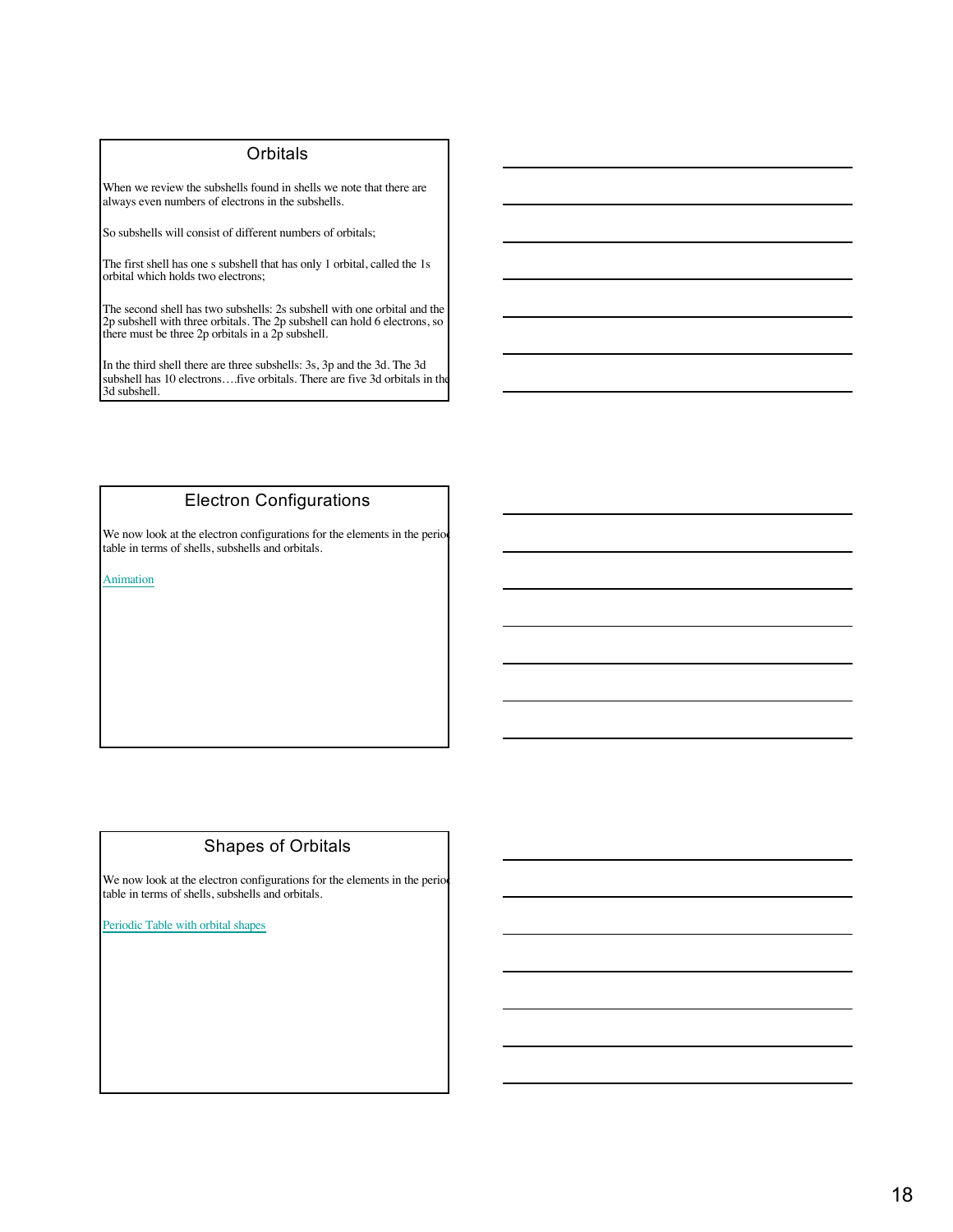#### Dual Nature of Matter and Light

It had been demonstrated that depending on the experiment electromagnetic radiation<br>could behave as a wave (diffraction of light) or as a particle (Photoelectricc Effect).<br>Compton also demonstrated that photons could behav experiment.

Louis de Broglie postulated that matter could demonstrate both particle and wave-like properties. A few years later researchers demonstrated that electrons could be diffracted…wavelike behavior. So electrons can behave as waves.

Results in the Heisenberg Uncertainty Principle it is impossible to know both the position and energy of a particle simultaneously. So for particles like electrons we can only speak of the probability of finding the electron in a region of space.

#### Bohr Model of the Hydrogen Atom

Light is quantized, and is made up of discrete packets called photons.

Matter is quantized, and is made up of discrete packets called atoms.

Experimental evidence and interpretation: Emission spectrum of the hydrogen atom: visible region, ultraviolet region, infrared region, summary.

#### Bohr Model of the Hydrogen Atom

Experimental Evidence

Bohr model version I.

Bohr model version II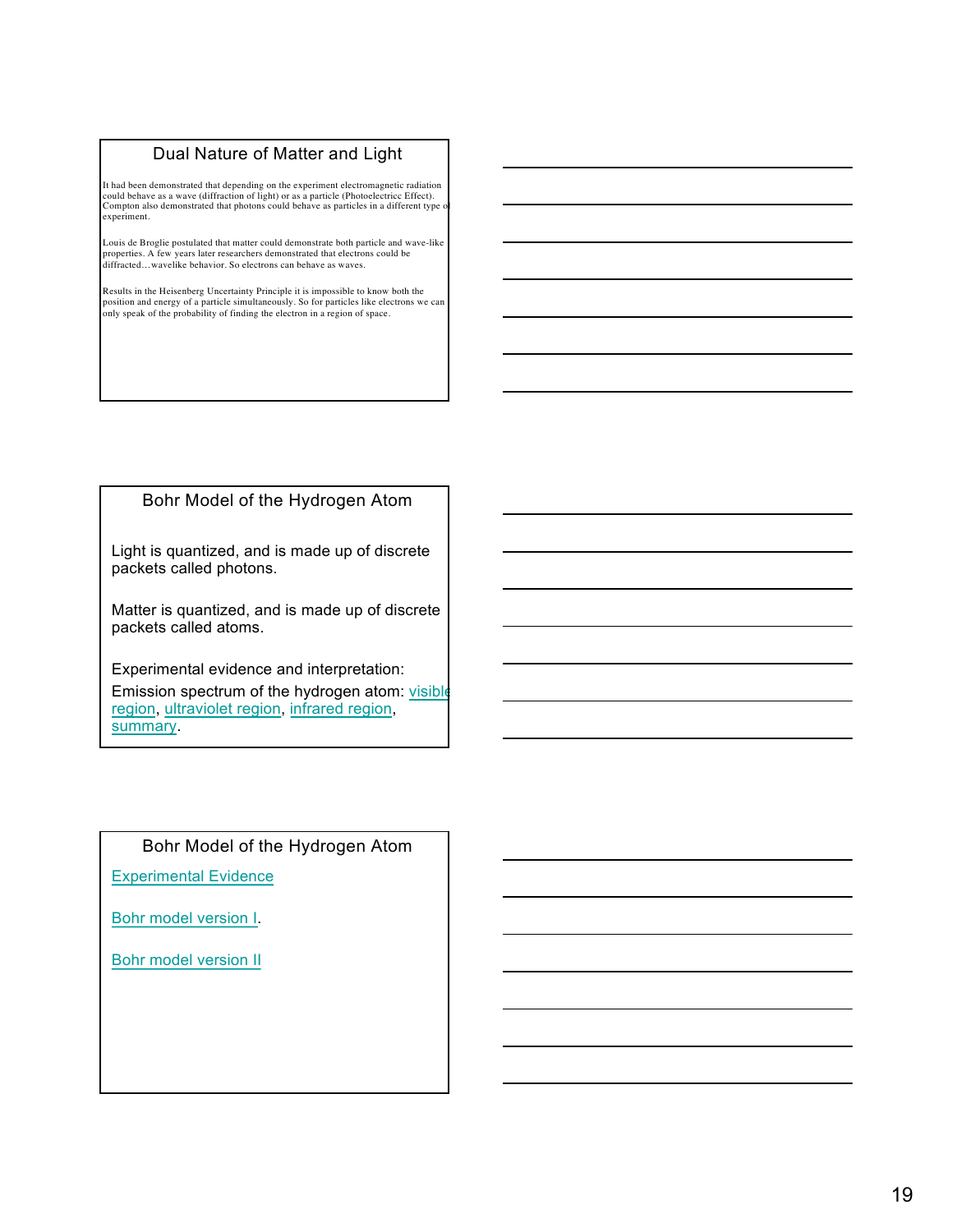#### Bohr Model of the Hydrogen Atom

The Bohr model of the hydrogen atom establishes the possible energy levels the electron can have;

 $E = -2.18 \times 10^{-18} \text{ J} \cdot (1/\text{n}^2)$ 

where n can have values of 1, 2, 3, 4, etc

Bohr Model of the Hydrogen Atom The Bohr model of the hydrogen atom  $\begin{tabular}{cc} b' & b' & b' & b' & c' \\ \hline\hline\hline\end{tabular}$ ≡ -2.42 x 10<sup>-19</sup> J<br>-5.45 x 10<sup>-19</sup> J E = -2.18 x 10<sup>-18</sup> J ·  $\left(\frac{1}{n^2}\right)$  $-$  -21.8 x 10<sup>-19</sup> J